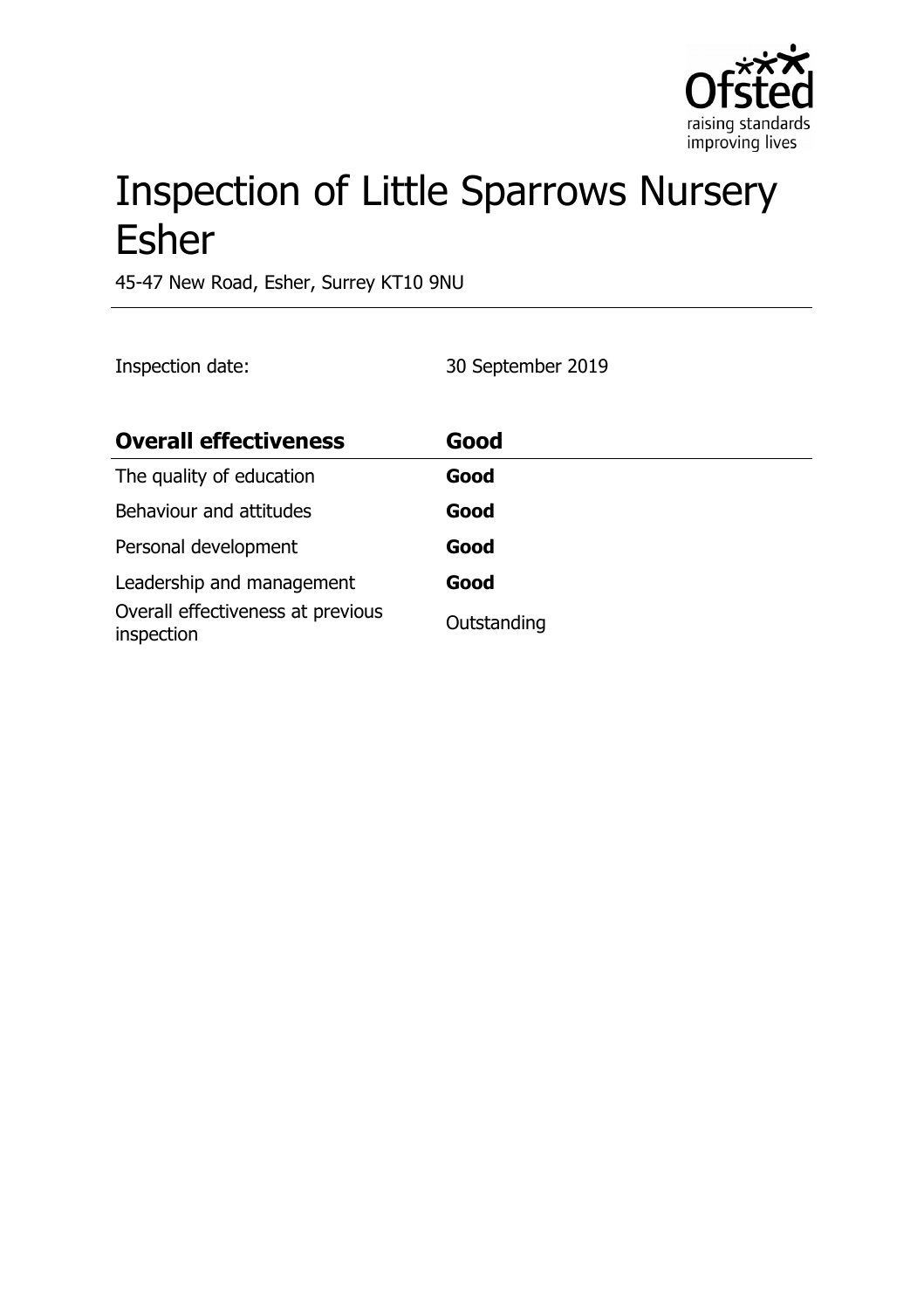

# **What is it like to attend this early years setting?**

#### **The provision is good**

Well-considered settling-in arrangements support children to develop close relationships with staff and settle quickly. This helps them to feel safe and secure. Children are excited to arrive at the nursery and eagerly greet their friends. Children comment that the nursery is 'lots of fun'.

Children's behaviour is very good. They listen well, follow instructions and are keen to be involved in activities. They develop a strong understanding of rules and expectations, as well as how to manage risks and their personal safety. For example, they confidently recall the rules for trips, and the importance of closing gates and not picking up 'living things'.

Staff are strong role models and work well as a team. They work closely with parents to ensure that they develop a deep understanding of children's individual needs. Staff plan experiences that support children's interests. Children are offered a wealth of opportunities to learn about nature. For instance, children eagerly explore conkers and examine their 'spiky shells'. They confidently tell visitors about the sounds of 'dead wood' as they tap on the trunks and look for minibeasts as they explore the outdoors. Staff use spontaneous learning opportunities well. However, they do not consistently challenge children's existing knowledge to help them develop their thinking skills further. Children are curious learners and enjoy using their imaginations. For example, they create 'digging sticks' from twigs and enjoy making homes for worms using small logs.

#### **What does the early years setting do well and what does it need to do better?**

- Leaders have developed a comprehensive curriculum that supports children to develop their skills and knowledge across all seven areas of learning. They have high expectations of what children can learn and value the importance of outdoor learning. Children have access to a well-resourced environment that encourages them to make choices about their own play.
- $\blacksquare$  Leaders and staff have high expectations for children, including those with English as an additional language. They seek parents' views about what their children have learned at home. They make accurate observations and assessments of children's development to identify what they know and can do.
- $\blacksquare$  Children enjoy the wide range of activities that are available, indoors and outdoors. Staff talk to children as they play and ask questions to check their knowledge and understanding. However, at times they do not challenge children to use their thinking skills to extend their knowledge and skills to a higher level.
- $\blacksquare$  Children are keen to do things for themselves and develop a positive attitude to learning. Staff encourage them to make their own decisions and foster independence skills well. However, on occasion they miss opportunities to build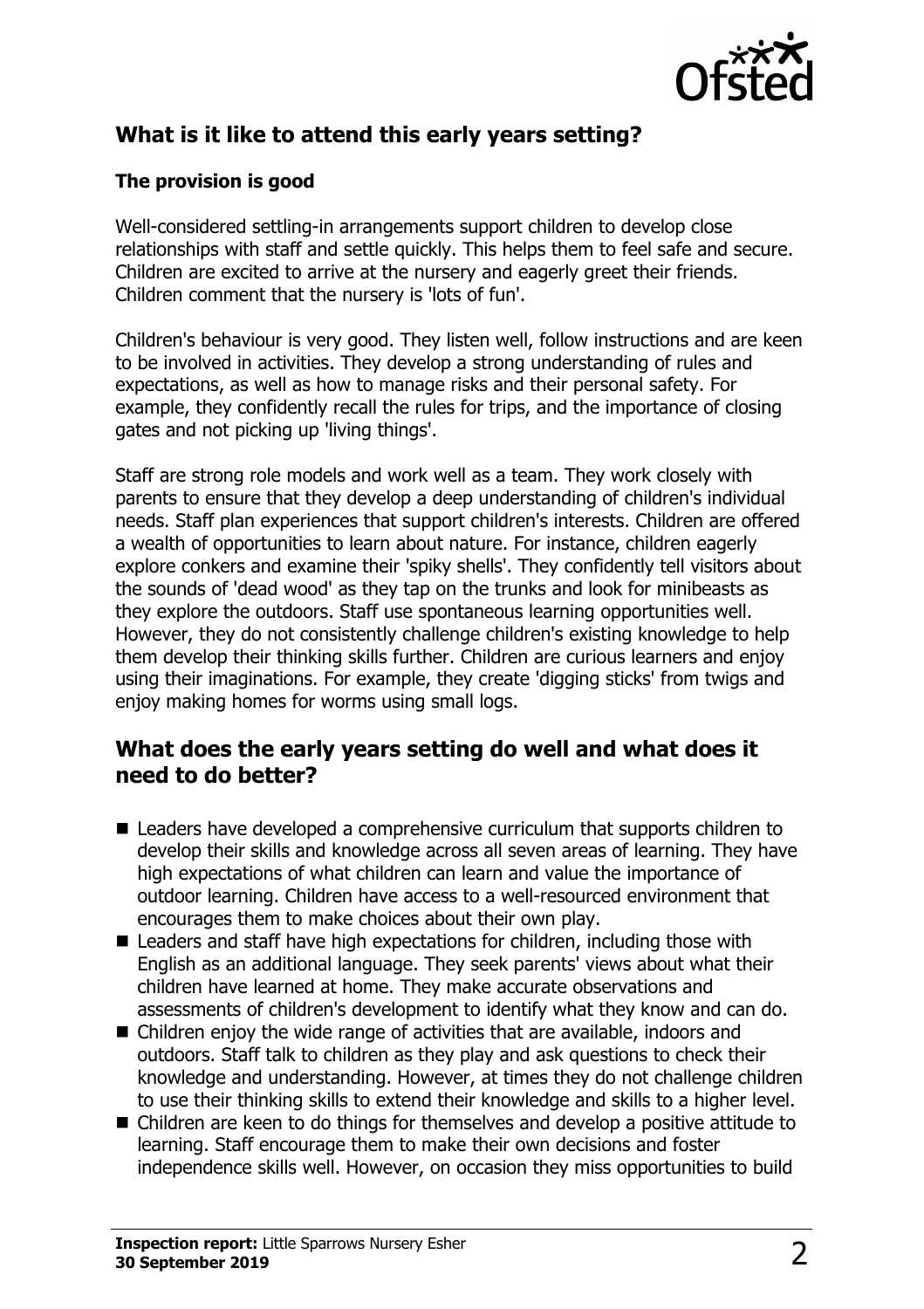

children's confidence and resilience in new activities to enhance their emotional development.

- $\blacksquare$  Children are supported to develop a good understanding of how their bodies work. For instance, they listen carefully to staff as they learn the steps of 'balloon breathing'. They focus on expanding their tummies as they take deep breaths before practising arm movements to prepare them for learning. This helps children to develop good control of their bodies.
- $\blacksquare$  Staff build strong partnerships with parents. They regularly share information with parents about activities being offered to their children and events in the setting. Parents speak highly of how quickly their children settle into the nursery and comment that they come on in 'leaps and bounds'. They compliment the staff and describe them as 'kind' and 'trustworthy'.
- $\blacksquare$  Leaders are committed to the ongoing development of the nursery. They have developed a robust staff development programme that includes regular supervision and group training. They recognise the importance of sharing ideas with parents to support learning at home. For example, they invite parents to workshops and training events to learn about child development.
- $\blacksquare$  Leaders take the happiness and well-being of staff seriously. As a result, staff are passionate about their roles and promoting the best outcomes for children. All staff embed kindness and respect in all aspects of their practice.

## **Safeguarding**

The arrangements for safeguarding are effective.

Managers ensure that all staff are trained in child protection. Staff have a good knowledge of the signs and symptoms that indicate a child may be at risk of abuse or neglect. They talk confidently of the signs that indicate a risk of wider safeguarding issues. Staff understand the procedure to follow to report a concern about a child's safety or welfare. Recruitment procedures ensure that staff are suitable for their roles. Staff are vigilant. For example, they support children to understand about keeping safe online and have a robust entry system to ensure children's personal safety is paramount.

## **What does the setting need to do to improve?**

#### **To further improve the quality of the early years provision, the provider should:**

- $\blacksquare$  use opportunities that arise to challenge children to develop their thinking skills to help to develop their knowledge and skills to the highest level
- $\blacksquare$  extend opportunities for children to learn how to manage their own feelings, to help to develop their confidence and resilience in new activities.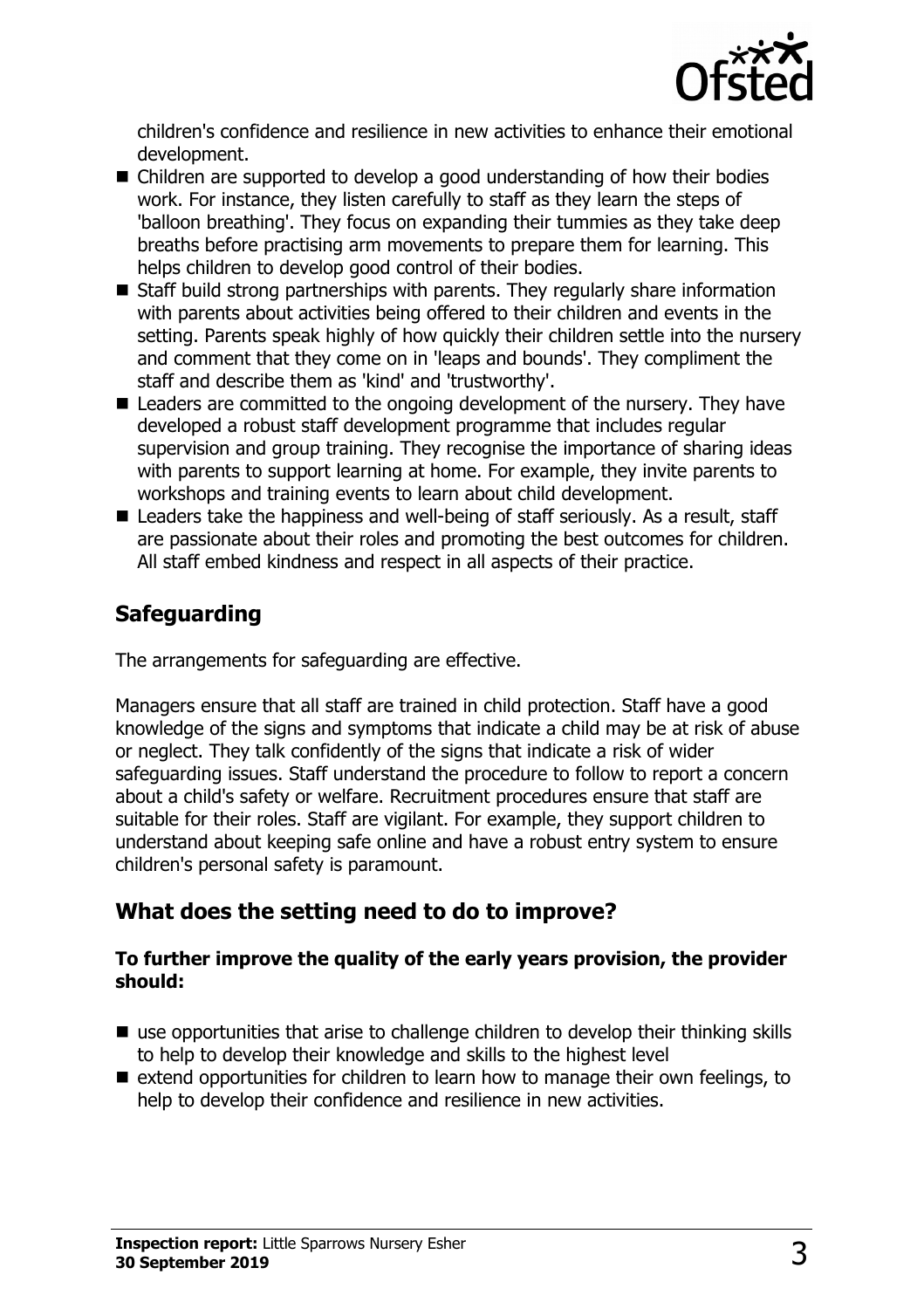

| <b>Setting details</b>                       |                                    |
|----------------------------------------------|------------------------------------|
| Unique reference number                      | EY267741                           |
| Local authority                              | Surrey                             |
| <b>Inspection number</b>                     | 10108556                           |
| <b>Type of provision</b>                     | Childcare on non-domestic premises |
| <b>Registers</b>                             | Early Years Register               |
| Day care type                                | Sessional day care                 |
| Age range of children                        | 2 to $4$                           |
| <b>Total number of places</b>                | 38                                 |
| Number of children on roll                   | 55                                 |
| Name of registered person                    | Little Sparrows Nursery Ltd        |
| Registered person unique<br>reference number | RP905709                           |
| <b>Telephone number</b>                      | 07961 600 223                      |
| Date of previous inspection                  | 4 June 2015                        |
|                                              |                                    |

#### **Information about this early years setting**

Little Sparrows Nursery Esher registered in 2003. The nursery is open from 9.15am to 2.45pm on Monday to Thursday, and from 9.15am to 1pm on Friday, during term time only. There are 14 members of staff; of these, nine hold early years qualifications at Level 3. The nursery receives funding for free early education for two-, three- and four-year-old children.

## **Information about this inspection**

**Inspector**

Nicola Edwards

#### **Inspection activities**

- $\blacksquare$  The management team gave the inspector a learning walk of the nursery. They discussed how the management team organises the early years provision and how the curriculum supports children's learning.
- $\blacksquare$  The inspector spoke with staff and children at appropriate times during the inspection.
- $\blacksquare$  The inspector and the nursery manager conducted a joint observation to look at teaching practice.
- $\blacksquare$  The inspector had a meeting with the management team.
- $\blacksquare$  The inspector spoke with parents and took account of their views.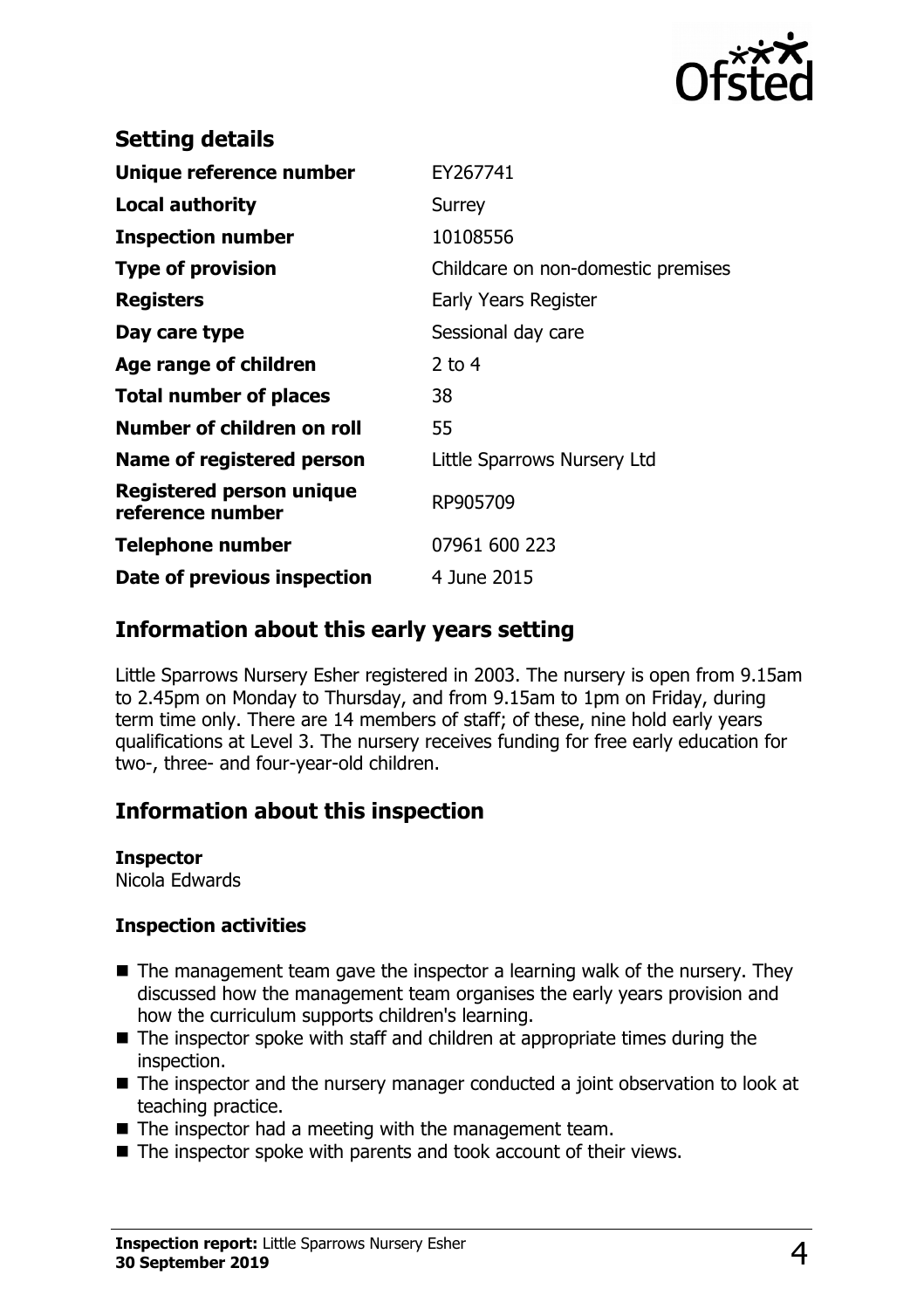

We carried out this inspection under sections 49 and 50 of the Childcare Act 2006 on the quality and standards of provision that is registered on the Early Years Register. The registered person must ensure that this provision complies with the statutory framework for children's learning, development and care, known as the early years foundation stage.

If you are not happy with the inspection or the report, you can [complain to Ofsted.](http://www.gov.uk/complain-ofsted-report)